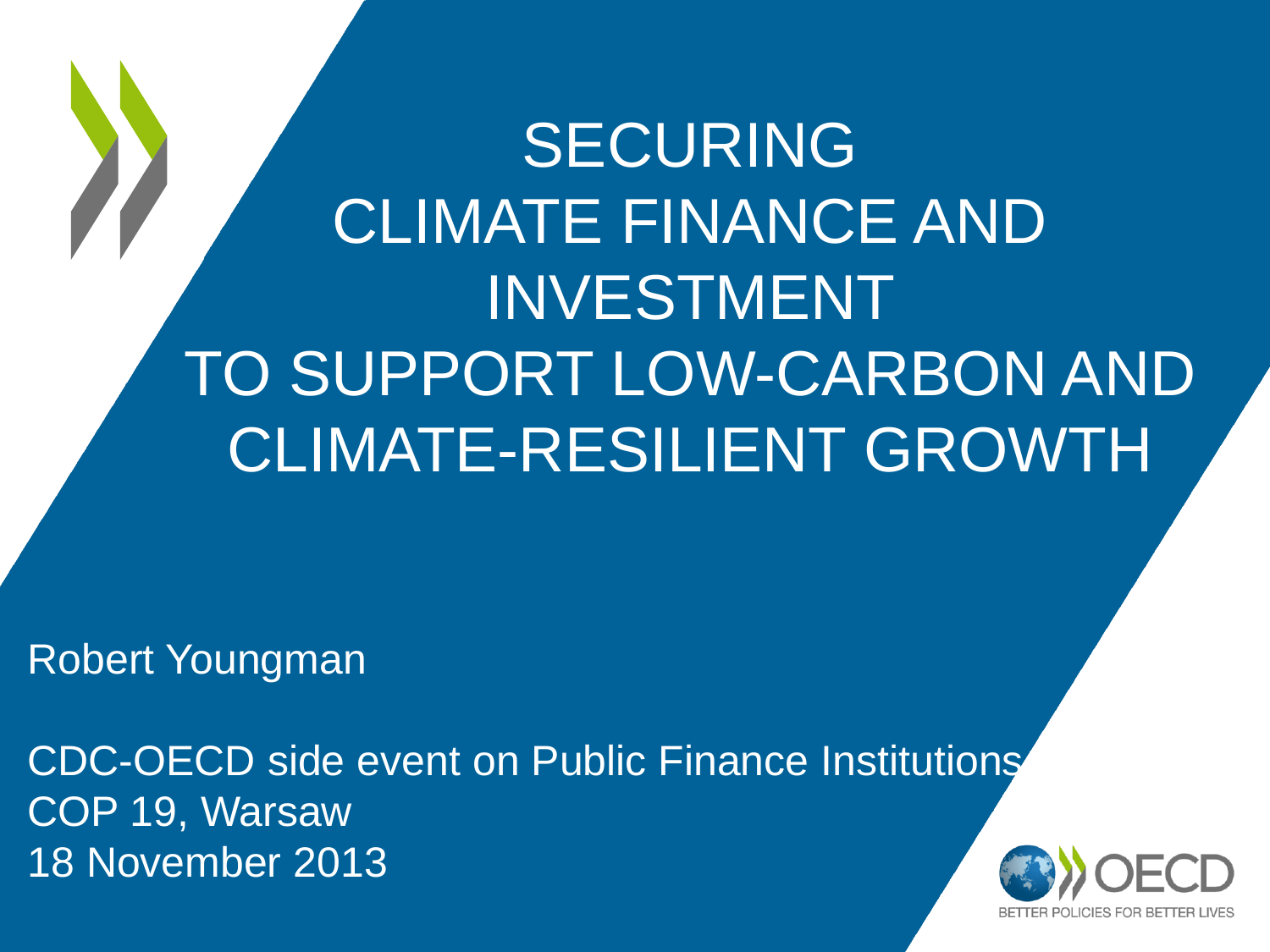## The annual green infrastructure investment gap – *an illustration*

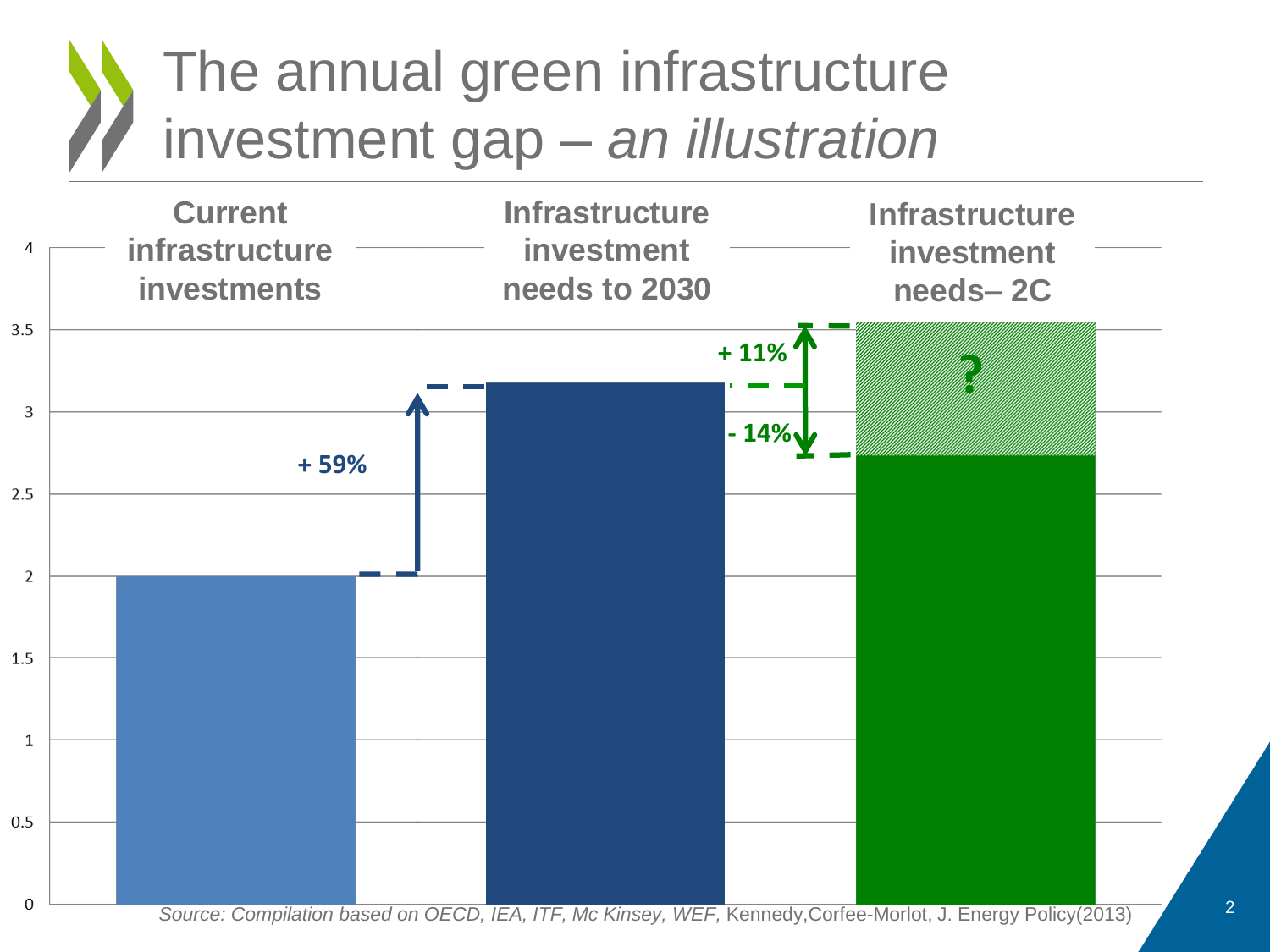### How to integrate climate & investment policies in a green investment policy framework

| 1.                                       | <b>Strategic goal setting</b><br>and policy alignment          | • Clear, long-term and predictable policies<br>Align goals at all levels of governance<br>Engage the private sector                                                        |
|------------------------------------------|----------------------------------------------------------------|----------------------------------------------------------------------------------------------------------------------------------------------------------------------------|
| 2.                                       | Enabling policies for<br>green investment                      | • Put a price on carbon<br>• Remove fossil fuel subsidies<br>Energy efficiency and product regulations<br>$\bullet$                                                        |
| 3.                                       | Financial policies,<br>tools and instruments                   | • Financial regulations to drive long-term investments<br>Targeted subsidies with predictable phase-out<br>Leverage public finance (Ioans, guarantees, bonds)<br>$\bullet$ |
| 4.                                       | <b>Harnessing resources</b><br>and capacity                    | • R&D for green technology<br>• Capacity building to support LCR innovation<br>Monitoring and enforcement<br>$\bullet$<br>• Climate risk and vulnerability assessment      |
| 5.                                       | <b>Promoting green</b><br>business and<br>consumers behaviours | • Information policies<br>Consumer awareness programmes, public outreach<br>$\bullet$<br>Corporate reporting<br>$\bullet$                                                  |
| 3<br>Source: Corfee-Morlot et al., 2012. |                                                                |                                                                                                                                                                            |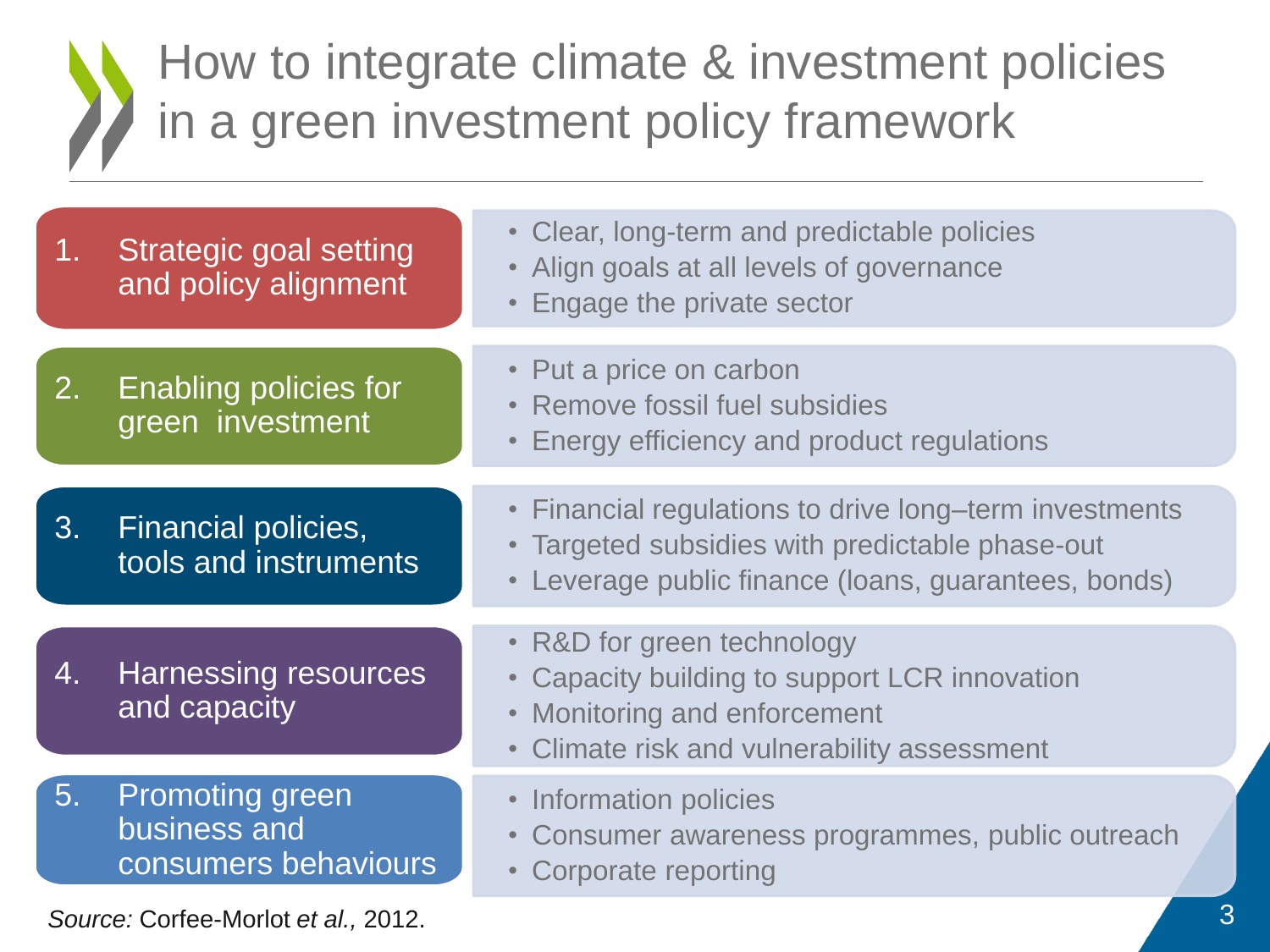#### \$83 trillion in assets managed by institutional investors in the OECD (2012)



Note: Book reserves not included. Pension and insurance companies' assets include assets invested in mutual funds, which may be also counted in investment funds.

(1) Public Pension Reserve Funds (PPRFs) e.g. Government Pension Fund – Norway or Unites States' Social Security Trust Fund.

(2) Other forms of institutional savings include foundations and endowment funds, non-pension fund money managed by banks, private investment partnership and other forms of institutional investors.

(3) Source: OECD Large Pension Fund Survey (2013)

**Source**: OECD Global Pension Statistics, Global Insurance Statistics and Institutional Investors databases, and OECD estimates.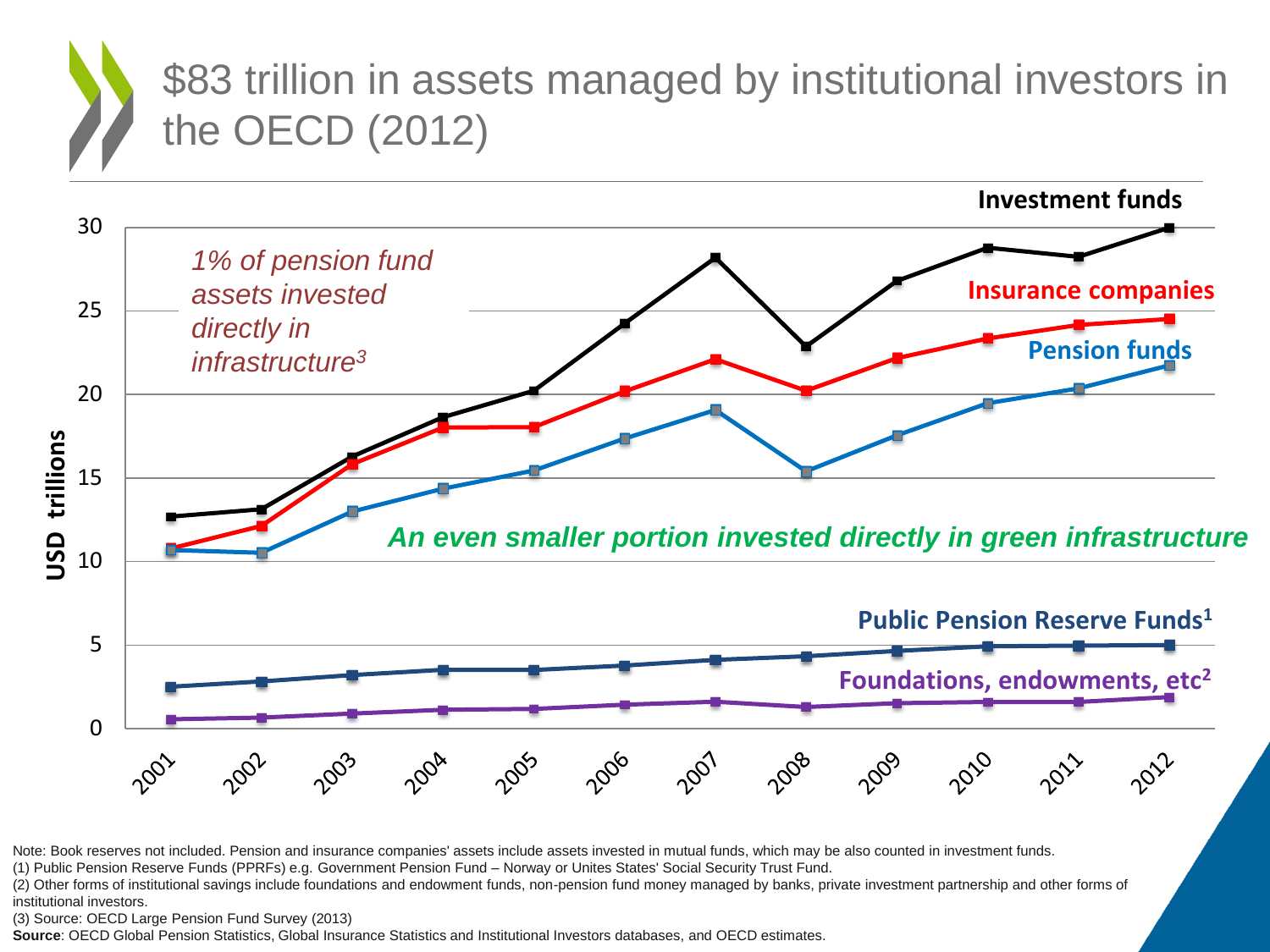## What are the barriers to institutional investment in green infrastructure?

- **Weak, uncertain or counterproductive environmental, energy and climate policies**
- **Regulatory policies with unintended consequences**
- **A lack of suitable financial vehicles with attributes sought by institutional investors**
- **A shortage of objective information and**

**data to assess transactions and underlying** 

- 
- 
- 
- 

**risks**

- 
-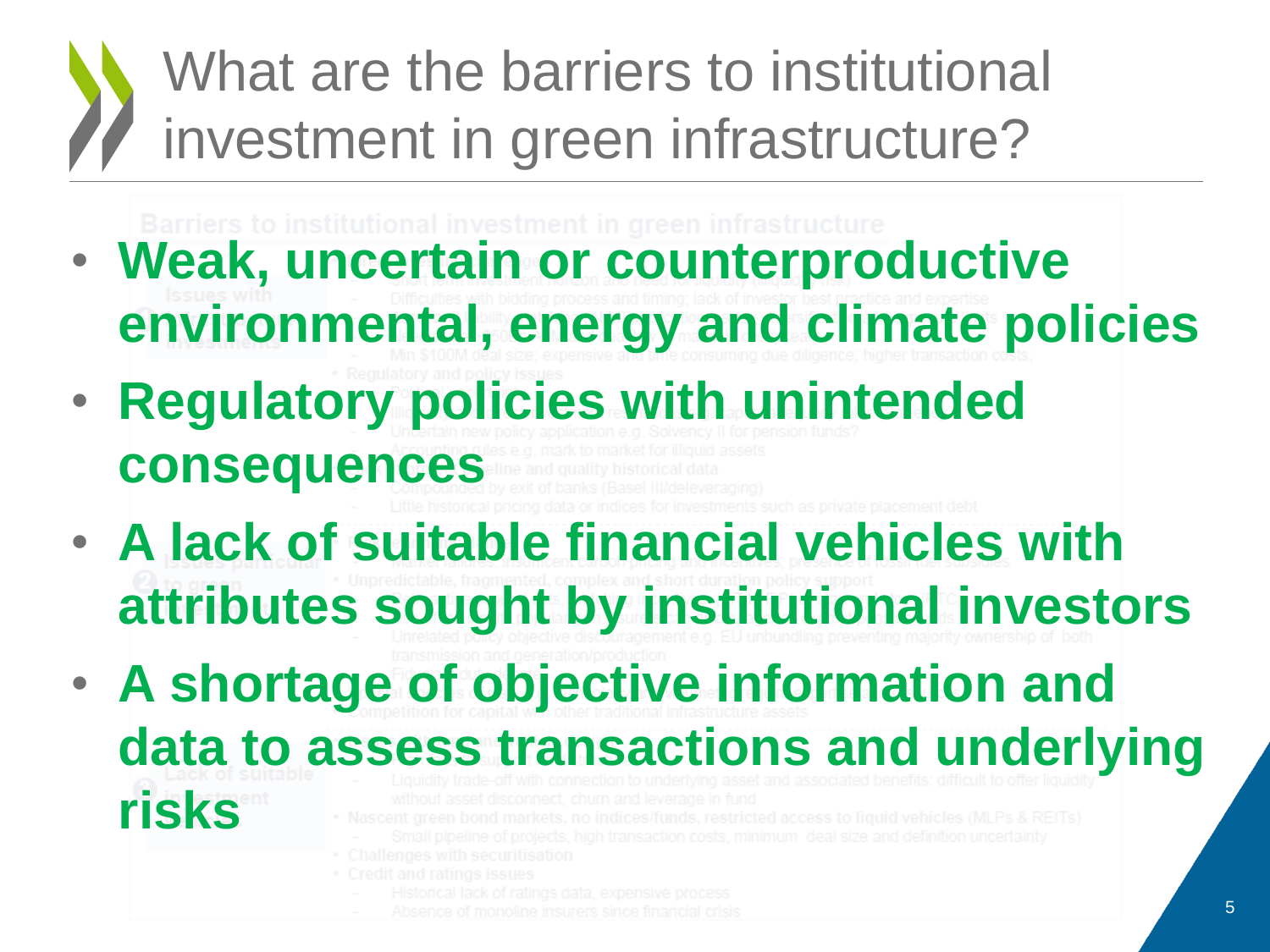## Public Finance Institutions can help to overcome barriers

- Facilitate access to capital
- Reduce risk
- Fill the capacity gap